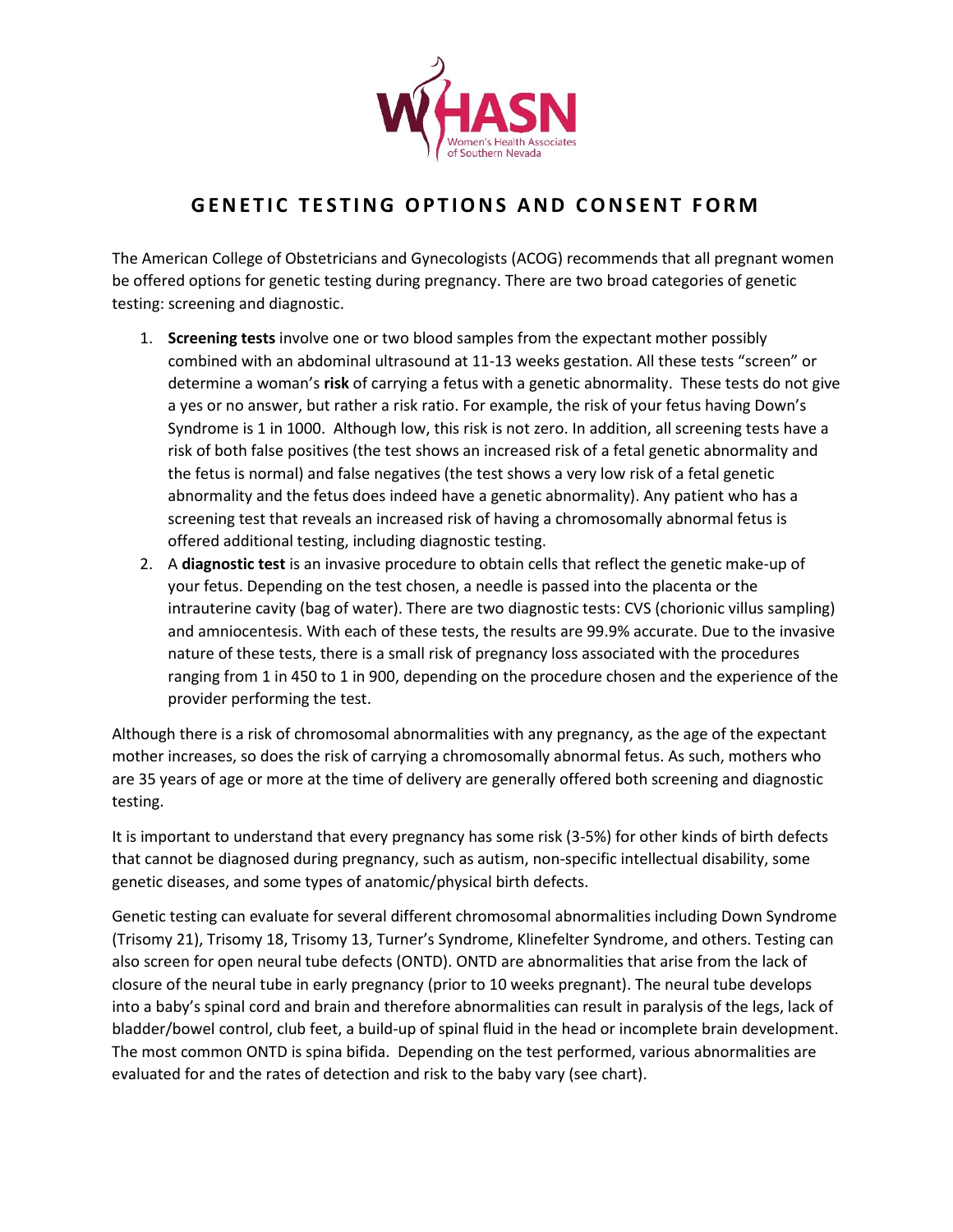|                                                                     | When<br>Performed<br>(Weeks<br>Gestation)<br>and How                                            | Down<br>Syndrome<br>Detection<br>Rate | Trisomy 18<br>Detection<br>Rate | Trisomy 13<br>Detection<br>Rate                    | <b>ONTD</b><br>Detection<br>Rate                                   | Risk to<br>Baby<br>(Fetal Loss<br>Rate) | False<br>Positive<br>Rate | Can<br>Reveal<br>Gender<br>or Sex<br>of Baby |
|---------------------------------------------------------------------|-------------------------------------------------------------------------------------------------|---------------------------------------|---------------------------------|----------------------------------------------------|--------------------------------------------------------------------|-----------------------------------------|---------------------------|----------------------------------------------|
| <b>Screening Tests</b>                                              |                                                                                                 |                                       |                                 |                                                    |                                                                    |                                         |                           |                                              |
| Noninvasive<br>Prenatal<br>Testing (NIPT)<br>CPT code:<br>81420     | Any Time<br>After 10<br>Weeks<br>(Blood test)                                                   | 99%                                   | 98%                             | 80-90%                                             | Does Not<br>Screen;<br>Can be<br>Done<br>Separately<br>(Via Blood) | 0%                                      | $< 1\%$                   | Yes                                          |
| Integrated or<br>Sequential<br>CPT code:<br>84163                   | $11 - 13$<br>Weeks<br>(Blood test<br>plus<br>ultrasound);<br>$15 - 22$<br>Weeks<br>(Blood Test) | 92-95%                                | 90-92%                          | Screens<br>Sometimes<br>Based on<br>Lab:<br>72-80% | 80%                                                                | 0%                                      | 3.5%                      | No                                           |
| Quad/Penta<br>Screen<br>CPT codes:<br>82105, 82677,<br>84702, 86336 | $15-22$<br>Weeks<br>(Blood test)                                                                | 81%                                   | 80%                             | Does Not<br>Screen                                 | 80%                                                                | 0%                                      | 5%                        | No                                           |
| <b>Diagnostic Tests</b>                                             |                                                                                                 |                                       |                                 |                                                    |                                                                    |                                         |                           |                                              |
| Amniocentesis                                                       | 15-20<br>Weeks<br>(Needle in<br>Bag of<br>Water)                                                | >99%                                  | >99%                            | >99%                                               | 95%                                                                | 1 in 500 to<br>900                      | $< 1\%$                   | Yes                                          |
| Chorionic<br>Villus<br>Sampling<br>(CVS)                            | $10 - 13$<br>Weeks<br>(Needle in<br>Placenta)                                                   | >99%                                  | >99%                            | >99%                                               | Does Not<br>Screen;<br>Can be<br>Done<br>Separately<br>(Via Blood) | 1 in 450                                | $< 1\%$                   | Yes                                          |

General recommendations for women **under 35 years old** at the time of delivery with no history of a previously affected child are as follows:

- NIPT Testing after 10 weeks and ONTD testing after 15 weeks. NIPT screening may **not** be covered by your insurance carrier and may be an out-of-pocket expense
	- o NIPT or diagnostic testing is recommended if integrated or sequential testing reveals an increased risk of a chromosomally abnormal fetus **OR**
- Integrated or sequential testing with an ultrasound and blood test between 11-13 weeks and another blood test between 15-20 weeks **OR**
- Quad or penta testing if prenatal care begins after 13 weeks (it will be too late for integrated/sequential testing) and you opt out of NIPT screening